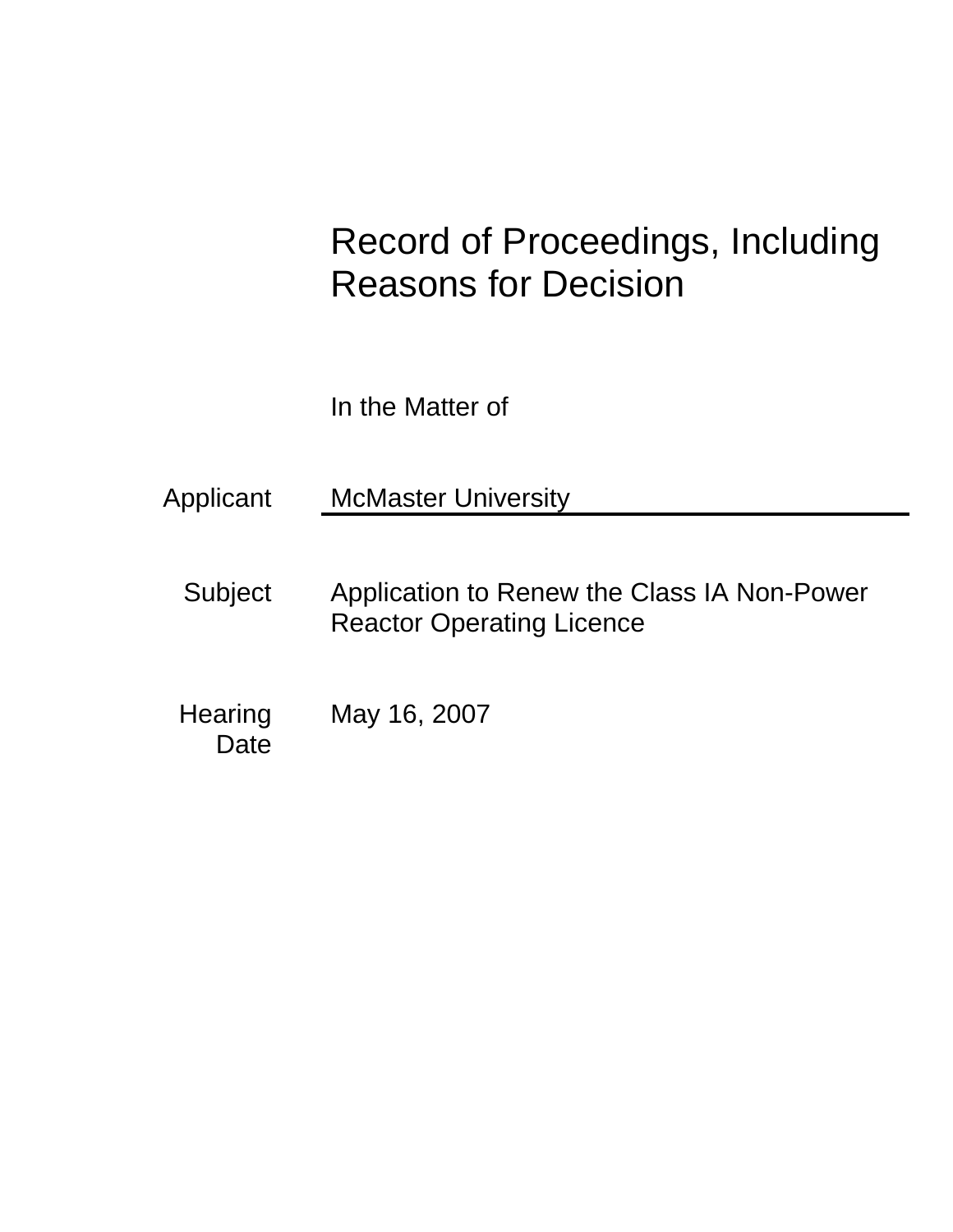## **RECORD OF PROCEEDINGS**

| Applicant:                                                           | McMaster University.                                                                                           |  |
|----------------------------------------------------------------------|----------------------------------------------------------------------------------------------------------------|--|
| Address/Location:                                                    | 1280 Main Street West, Hamilton, Ontario, L8S 4K1                                                              |  |
| Purpose:                                                             | Application by McMaster University to Renew the Class IA Non-<br><b>Power Reactor Operating Licence</b>        |  |
| Application received:                                                | February 9, 2007                                                                                               |  |
| $Date(s)$ of hearing:                                                | May 16, 2007                                                                                                   |  |
| Location:                                                            | Canadian Nuclear Safety Commission (CNSC) Public Hearing<br>Room, 280 Slater St., 14th. Floor, Ottawa, Ontario |  |
| Members present:                                                     | A.R. Graham, Chair<br>C. Barnes<br>A. Harvey                                                                   |  |
| Secretary:<br><b>General Counsel:</b><br><b>Recording Secretary:</b> | M. Leblanc<br>S. Maislin Dickson<br>S. Dimitrijevic                                                            |  |

| <b>Applicant Represented By</b>                                                                                                                |                       | <b>Document Number</b>        |
|------------------------------------------------------------------------------------------------------------------------------------------------|-----------------------|-------------------------------|
| • P. George, President and Vice-Chancellor<br>• C. Heysel, Director, Nuclear Operations and Facilities<br>• D. Tucker, Senior health Physicist |                       | CMD 07-H12.1<br>CMD 07-H12.1A |
| <b>CNSC</b> staff                                                                                                                              |                       | <b>Document Number</b>        |
| • B. Howden                                                                                                                                    | • R. Cawthorn         | <b>CMD 07-H12</b>             |
| $\bullet$ A. Alwani                                                                                                                            | • P. St. Michael      | CMD 07-H12.A                  |
| • H. Rabski                                                                                                                                    | • I. Bolliger         | CMD 07-H12.B                  |
| $\bullet$ C. Taylor                                                                                                                            | $\bullet$ L. Colligan | CMD 07-H12.C                  |
| <b>Intervenors</b>                                                                                                                             |                       | <b>Document Number</b>        |
| See appendix A                                                                                                                                 |                       |                               |

**Licence:** Renewed<br>Date of Decision: May 16, 2007 **Date of Decision:**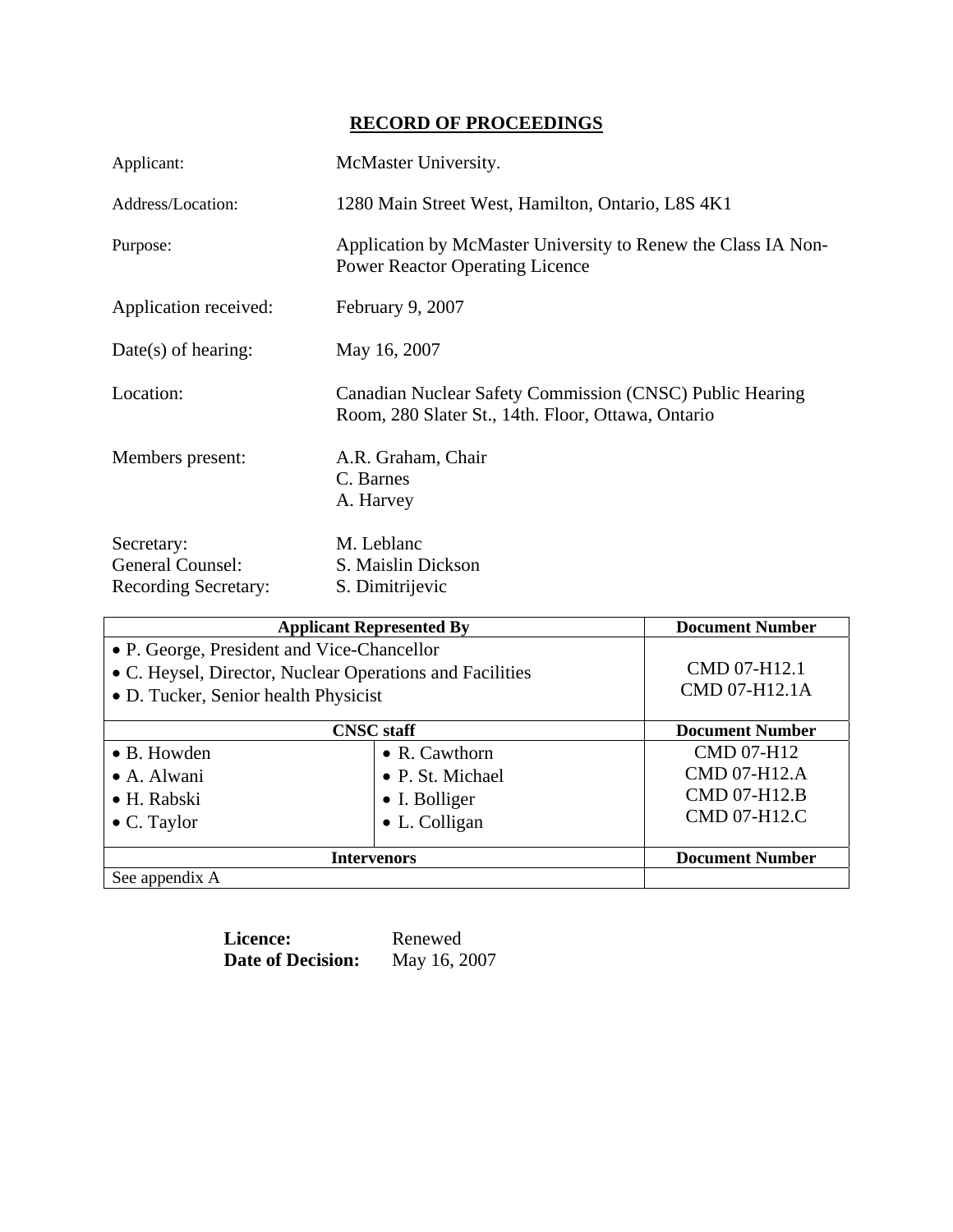## **Table of Contents**

| <b>Decision</b> |  |
|-----------------|--|
|                 |  |
|                 |  |
|                 |  |
|                 |  |
|                 |  |
|                 |  |
|                 |  |
|                 |  |
|                 |  |
|                 |  |
|                 |  |
|                 |  |
|                 |  |
|                 |  |
|                 |  |
|                 |  |
|                 |  |
|                 |  |
|                 |  |
|                 |  |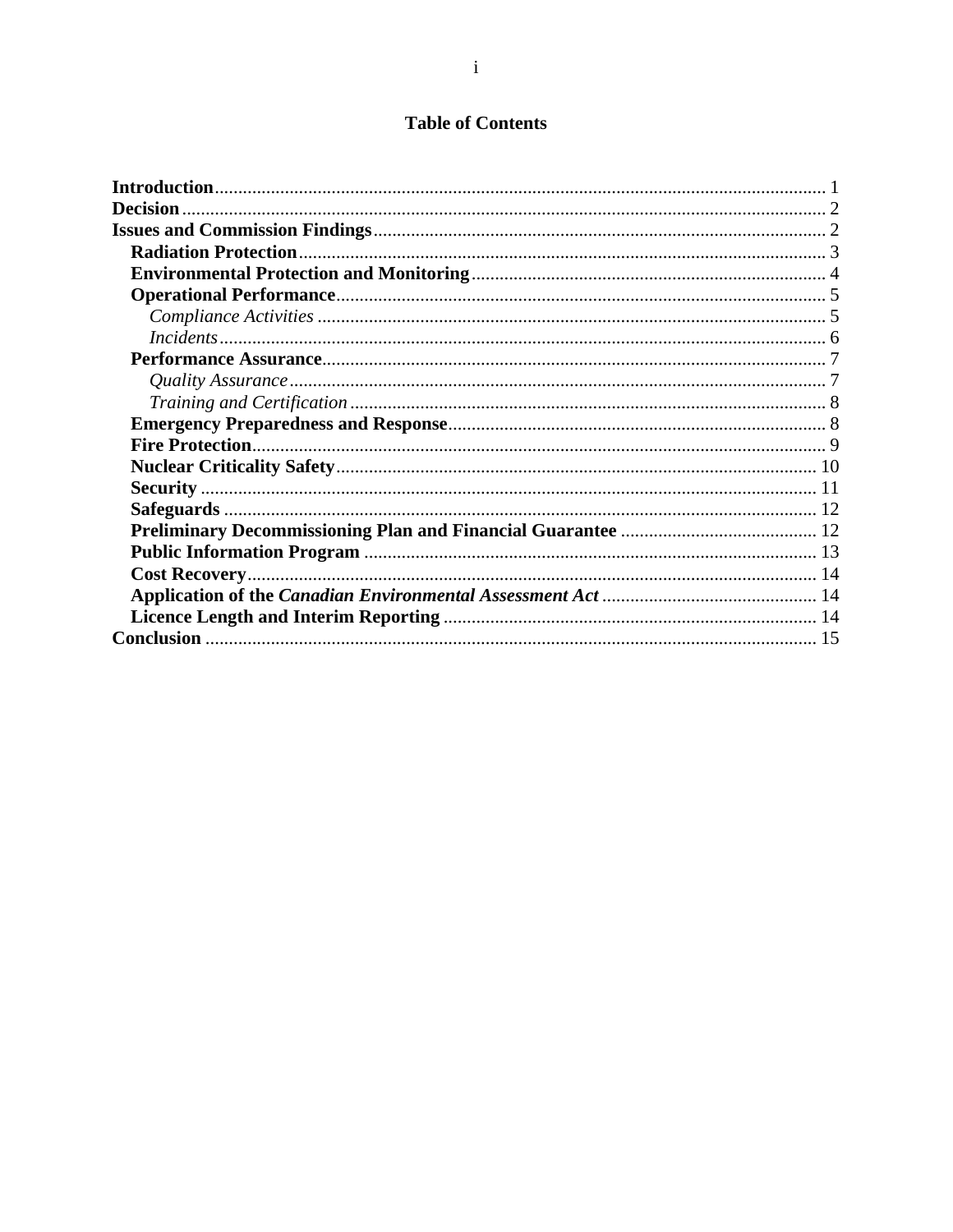### **Introduction**

- 1. McMaster University (McMaster) has applied to the Canadian Nuclear Safety Commission<sup>1</sup> (CNSC) for the renewal of the operating licence for the operation of its non-power reactor (McMaster Nuclear Reactor, MNR) located at the university campus in Hamilton, Ontario. The current operating licence, NPROL-01.03/2007, expires on June 30, 2007. McMaster has requested a seven-year licence term.
- 2. The MNR is a pool-type research reactor that uses demineralised water as moderator and coolant. Fuel elements are of the Materials Test Reactor (MTR) type arranged in a standard 18-plate assembly. The MNR is currently licensed to operate at 5 megawatt (MW) power level.
- 3. The MNR is used for research in several areas including engineering and medical physics, as well as for commercial purposes. List of users of the MNR include students, academia, small business and international partners.

#### Issues

- 4. In considering the application, the Commission was required to decide, pursuant to subsection 24(4) of the *Nuclear Safety and Control Act*<sup>2</sup> (NSCA):
	- a) if McMaster is qualified to carry on the activity that the licence would authorize; and
	- b) if, in carrying on that activity, McMaster would make adequate provision for the protection of the environment, the health and safety of persons and the maintenance of national security and measures required to implement international obligations to which Canada has agreed.

## Public Hearing

5. The Commission, in making its decision, considered information presented for a public hearing held on May 16, 2007 in Ottawa, Ontario. The public hearing was conducted in accordance with the *Canadian Nuclear Safety Commission Rules of Procedure*<sup>3</sup> . During the public hearing, the Commission received written submissions and heard oral presentations from CNSC staff (CMD 07-H12, CMD 07-H12.A, CMD 07-H12.B, CMD 07-H12.C) and McMaster (CMD 07-H12.1, CMD 07-H12.1A). The Commission also considered submissions from 6 intervenors (see Appendix A for a detailed list of interventions).

 $\overline{a}$ 

<sup>&</sup>lt;sup>1</sup> In this *Record of Proceedings*, the *Canadian Nuclear Safety Commission* is referred to as the "CNSC" when referring to the organization and its staff in general, and as the "Commission" when referring to the tribunal component.

 $^{2}$  S.C. 1997, c. 9.<br>  $^{3}$  S.O. B. (2000, 211)

 $3$  S.O.R./2000-211.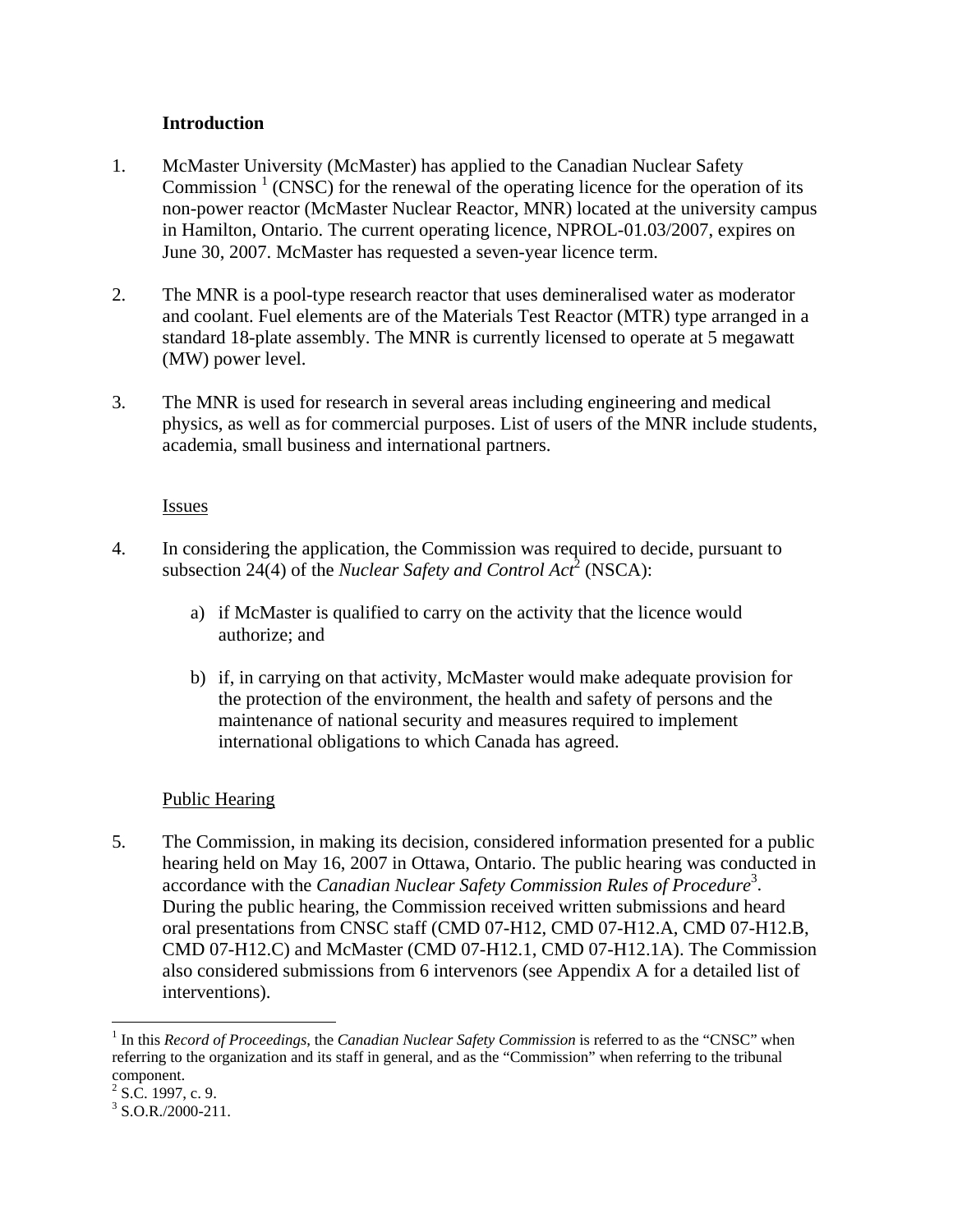#### **Decision**

6. Based on its consideration of the matter, as described in more detail in the following sections of this *Record of Proceedings*, the Commission concludes that McMaster is qualified to carry on the activity that the licence will authorize. The Commission is also satisfied that McMaster, in carrying on that activity, will make adequate provision for the protection of the environment, the health and safety of persons and the maintenance of national security and measures required to implement international obligations to which Canada has agreed. Therefore,

> the Commission, pursuant to section 24 of the *Nuclear Safety and Control Act*, renews the Class IA Operating Licence issued to McMaster University for the operation of a non-power reactor located at the university campus in Hamilton, Ontario. The licence, No. NPROL-01.00/2014, is valid from July 1, 2007, until June 30, 2014.

- 7. The Commission includes in the licence the conditions recommended by CNSC staff, as listed in CMD 06-H12 and as set out in the draft licence attached to CMD 06-H12.B.
- 8. With this decision, the Commission requests that CNSC staff present a status report to the Commission on the performance of the facility during the first half of the licence term. The status report will be presented at a public proceeding at approximately the mid-point of the licence term.

#### **Issues and Commission Findings**

- 9. In making its licensing decision, the Commission considered a number of issues relating to McMaster's qualification to carry out the proposed activities and the adequacy of the proposed measures for protecting the environment, the health and safety of persons, national security and international obligations to which Canada has agreed.
- 10. The findings of the Commission presented below are based on the Commission's consideration of all of the information and submissions available on the record for the hearing.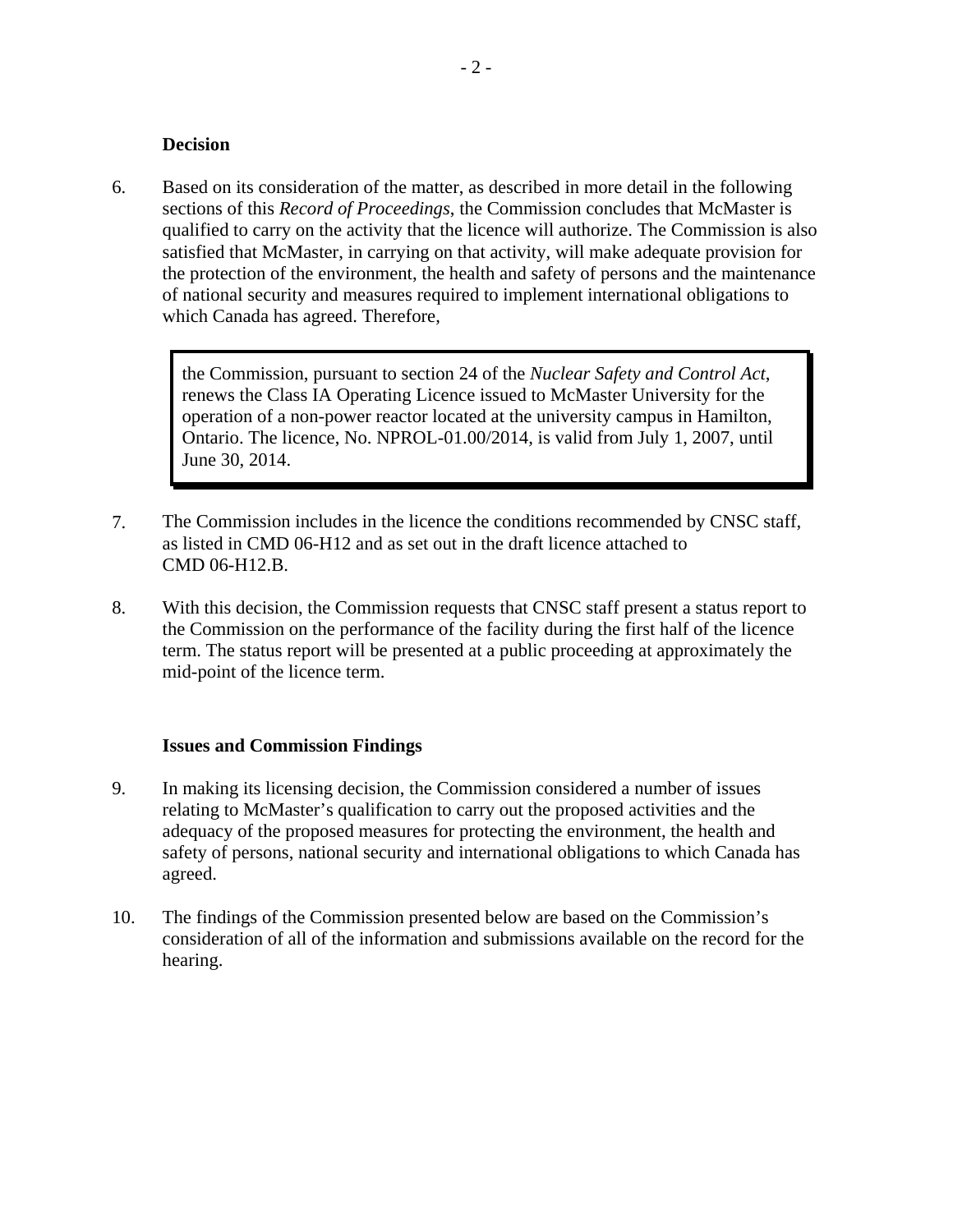#### **Radiation Protection**

- 11. As part of its assessment of the adequacy of provisions for protecting the health and safety of persons at the particle accelerator facilities, the Commission considered the past performance and future plans of McMaster in the area of radiation protection.
- 12. McMaster provided information on annual collective worker doses for three different categories of workers: the reactor operations group, the neutron radiography group and the iodine production personnel. McMaster stated that during the current licence period the radiation safety performance was good with low doses to workers, which were either steady or trending downward, and in all cases were well below the Administrative Control Level, the Action Level and the regulatory limit for annual effective dose.
- 13. CNSC staff reported to the Commission that McMaster has radiation protection and personal dosimetry programs in place. Thermo-luminescent dosimeters are used for monitoring the "whole body" and "skin" doses received by the personnel, and selected MNR workers are assigned extremity dosimeters to measure extremity doses. Thyroid screening is used to determine the internal dose received by workers exposed to I-125 airborne contamination. CNSC staff noted that McMaster reported workers' doses to the CNSC in their annual compliance reports and that during the licence period workers' doses were within regulatory limits and were kept at levels As Low As Reasonable Achievable (ALARA).
- 14. The Commission sought more information on what appeared to be increasing trends for the doses received by the MNR personnel. CNSC staff noted that the higher doses received during the current licence period could be attributed to certain specific activities. CNSC staff further noted that, in general, when the levels of the dose average are well below the regulatory limits, as has been the case for this facility, further ALARA analysis or further reduction in action levels is not required. McMaster explained that small fluctuations in doses received were expected over a certain length of time and that the increasing trends were short-term and related to specific production or maintenance activities.
- 15. CNSC staff noted that although some improvements were needed in the documentation of the radiation protection program, the overall rating of both the radiation protection program and its implementation has met the requirements.
- 16. Citizens for Renewable Energy and B. M.P. Beleskey, in their interventions, expressed their concern with potential radiation hazards related to a relatively old nuclear reactor using highly enriched uranium (HEU) fuel situated close to the populated area.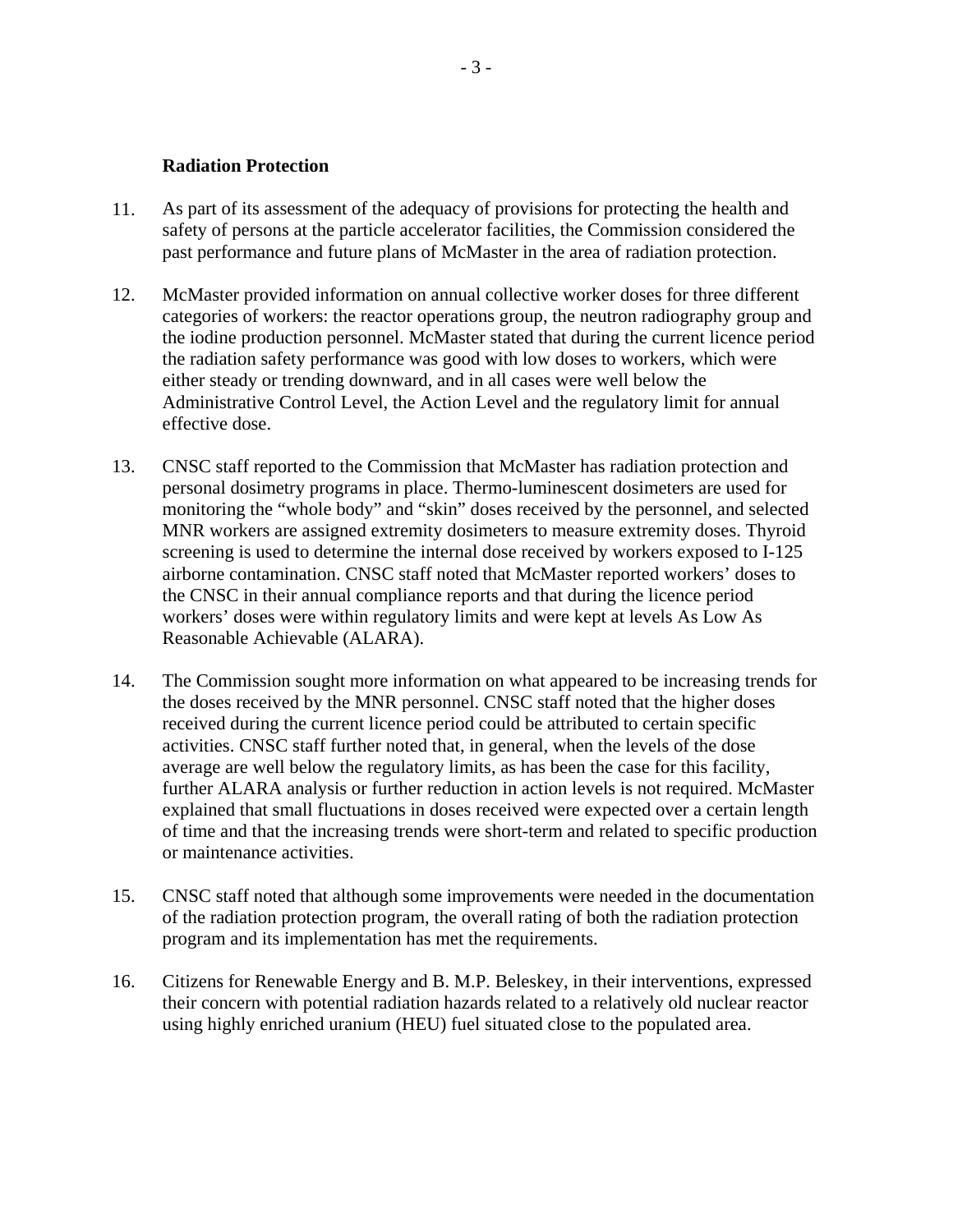- 17. The Commission inquired about the status of conversion of the MNR from HEU fuel to low-enriched uranium (LEU) fuel. McMaster responded that the conversion has been completed. The Commission further inquired about the remainder of the HEU fuel and other irradiated material as a source of radiation hazard. McMaster responded that the radioactive material was kept in the storage pool, as it awaits transportation to the Chalk River Laboratories<sup>4</sup> for storage.
- 18. Further with respect to the protection of the public from radiation exposure, the Commission is satisfied that the reactor building is designed to contain the maximum credible nuclear incident that could occur and that being constructed as a gas-tight structure prevents leaks from the building and protects the public and the environment. The Commission further considered that, as noted by McMaster, all exhaust air is filtered before discharge and all supply and exhaust systems are automatically sealed in the event of elevated radiation levels in the exhaust stack. The Commission also considered that the conversion to LEU has occurred.
- 19. Based on the information provided, the Commission is of the opinion that McMaster is making, and will continue to make adequate provisions for the protection of persons at the facility and the general public from the effects of radiation.

#### **Environmental Protection and Monitoring**

 $\overline{a}$ 

- 20. With respect to the protection of the environment, McMaster informed the Commission that iodine I-125 and argon Ar-41 releases were identified as potential hazard to the general public from the licensed activities. These gaseous emissions were routinely monitored. The results of measuring I-125 releases from the building have shown that its concentration is about four orders of magnitude below the derived release limit. The emission of Ar-41 from the reactor is about two-and-a-half orders of magnitude below the derived release limit. McMaster further stated that all liquids were filtered and reused, resulting in no liquid effluent discharge from the MNR.
- 21. CNSC staff confirmed that the MNR has adequate environmental monitoring programs and procedures and that the air emissions were controlled and monitored through sampling activities as described in the licensee's radiation safety program. CNSC staff informed the Commission that the environmental protection program and its implementation meet requirements.
- 22. CNSC staff recommended to the Commission that a licence condition be added to meet the new CNSC regulatory standard S-296 *Environmental Protection Policies, Programs and Procedures at Class I Nuclear Facilities and Uranium Mines and Mills.*

<sup>&</sup>lt;sup>4</sup> The Chalk River Laboratories facility is licensed by CNSC and operated by Atomic Energy Canada Limited and includes a radioactive waste management facility.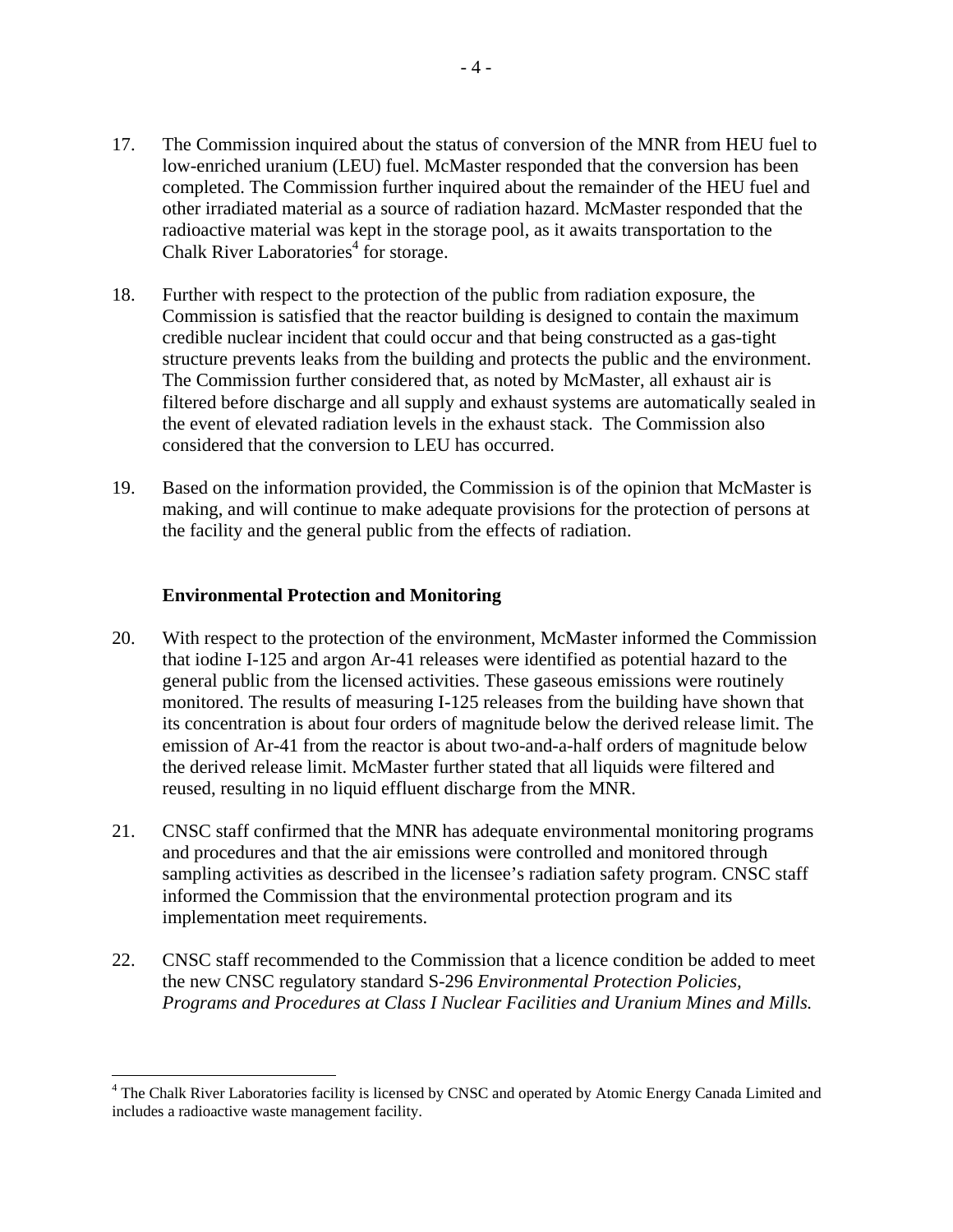- 23. Citizens for Renewable Energy, in its intervention, expressed concern with the permeability of the containment structure and suggested that tritium should be added to the list of gaseous effluents and be monitored.
- 24. The Commission sought more information on the condition of the reactor as to aging management and the associated potential environmental hazards. CNSC staff informed the Commission that annual tests of the containment are carried out and that the inspection performed last year confirmed that there were no concerns with respect to the containment structure. McMaster explained that tritium is present in the reactor pool as a minor contaminant and its airborne concentration level in the reactor hull is many orders of magnitude below the occupational exposure level. McMaster added that the small amount of tritium in the building is not an environmental risk.
- 25. The Commission is of the opinion that McMaster is making, and will continue to make adequate provisions for the protection of environment.

#### **Operational Performance**

#### *Compliance Activities*

- 26. McMaster informed the Commission on the management of solid and liquid radioactive waste produced during operation of the reactor. Solid waste is collected and managed depending on the level of radioactivity, and liquid waste is collected in the active sumps.
- 27. McMaster noted that low level waste is packaged and transported to the waste facilities at Chalk River. Medium level solid waste is appropriately packaged and stored until a suitable decay has occurred after which the remaining active material is shipped to Chalk River. High level solid waste, consisting of spent reactor fuel and reactor core components, is stored in the pool and shipped to the United States under contract with the United States Department of Energy.
- 28. During the licence period, CNSC staff performed six compliance inspections. CNSC staff reported that there were no significant instances of non-compliance. Only minor weaknesses and needs for documentation revision were identified and addressed promptly by McMaster. CNSC staff stated that the licensee responded well to recommendations for improvement.
- 29. CNSC staff reported that the licensee had provided timely reports each year for its operation and performance. These reports were supplemented by separate reports regarding radiation protection, environmental releases and waste handling activities. In addition to annual reports, the licensee had been preparing monthly reports on periodic testing, such as evaluation of rod performance and containment leak tightness, as well as control rod release reports listing instances of unplanned rod releases.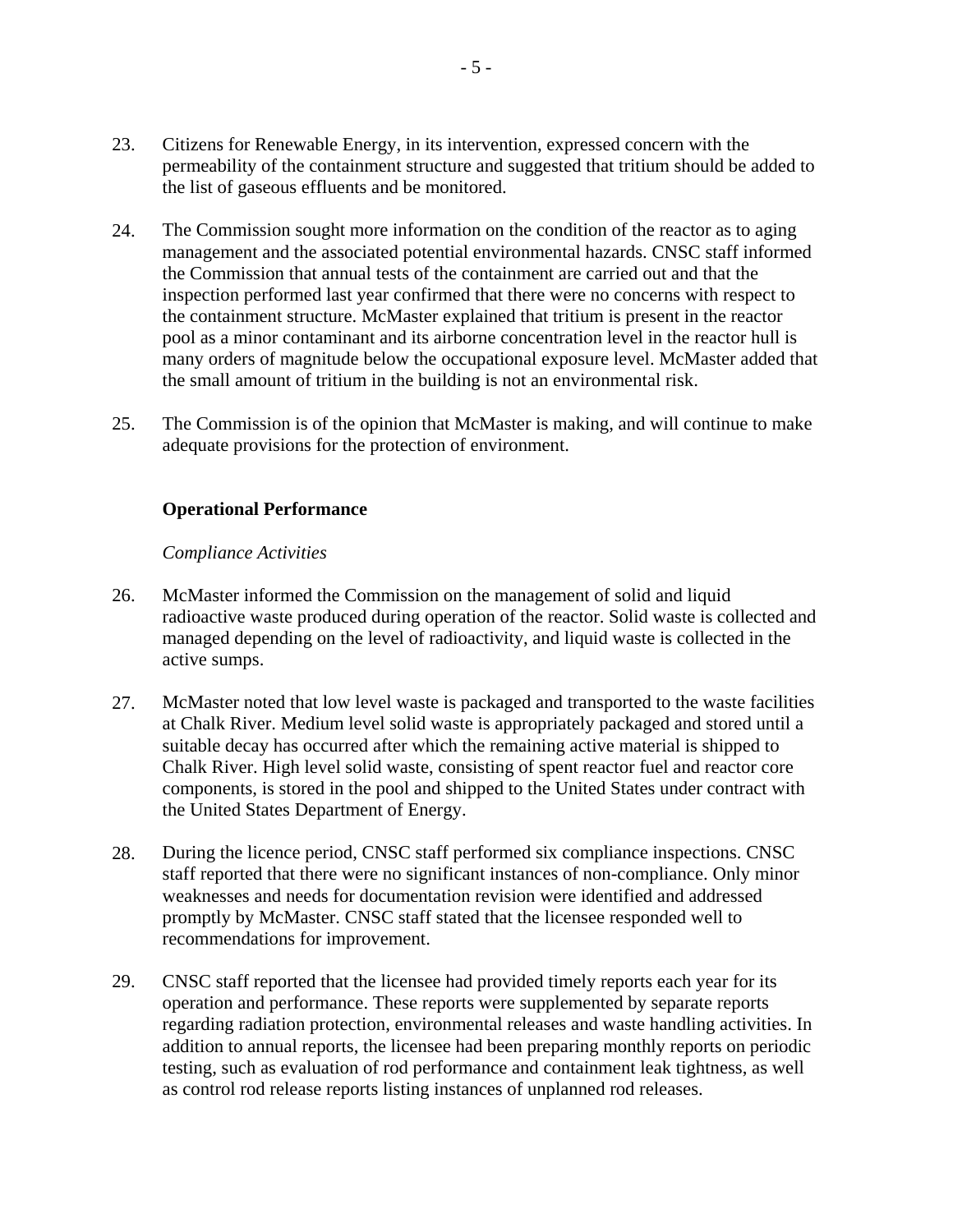30. The Commission inquired how long the waste is kept on site before being shipped to Chalk River. McMaster responded that some radioactive waste was stored in the pool, allowing for an appropriate decay period, then examined for safe handling and disposal according to the existing procedure and schedule which includes shipping to Chalk River.

#### *Incidents*

- 31. CNSC staff and McMaster reported on several minor incidents, which were without serious consequences, that have been noted during the current licence period.
- 32. One event involved the manual shutdown of the reactor after a piece of plastic wrapping was observed on the top of the reactor. The event was reported and an investigation was initiated. As a result of the investigation, five corrective actions were raised and have been completed.
- 33. Following the event, McMaster implemented measures to inspect all components in the pool to ensure that foreign objects do not enter the pool. McMaster also enhanced its foreign material exclusion program by adding more frequent surveillance around the pool, conducting a monthly documented inspection, and increasing lighting for the pool.
- 34. In December 2004, two workers in neutron radiography exceeded their quarterly administrative control limits for doses. The response to the incident included additional dosimetry assigned to the workers and more frequent monitoring, area surveys and a written procedure for radiography activity on the beam ports. Neither the annual regulatory limits nor the annual administrative control limits were exceeded in this incident. Training deficiencies were identified as a factor and were corrected.
- 35. In another occasion, an increase in airborne activity of iodine I-125 was detected. The incident review resulted in several upgrades to the processing method and to the gas handling station.
- 36. CNSC staff rated the overall operational performance of the MNR facility as meeting the requirements for both the program and its implementation.
- 37. Based on the above information and considerations, the Commission concludes that the operating performance at the MNR facility provides a positive indication of McMaster's ability to adequately carry out the proposed activities.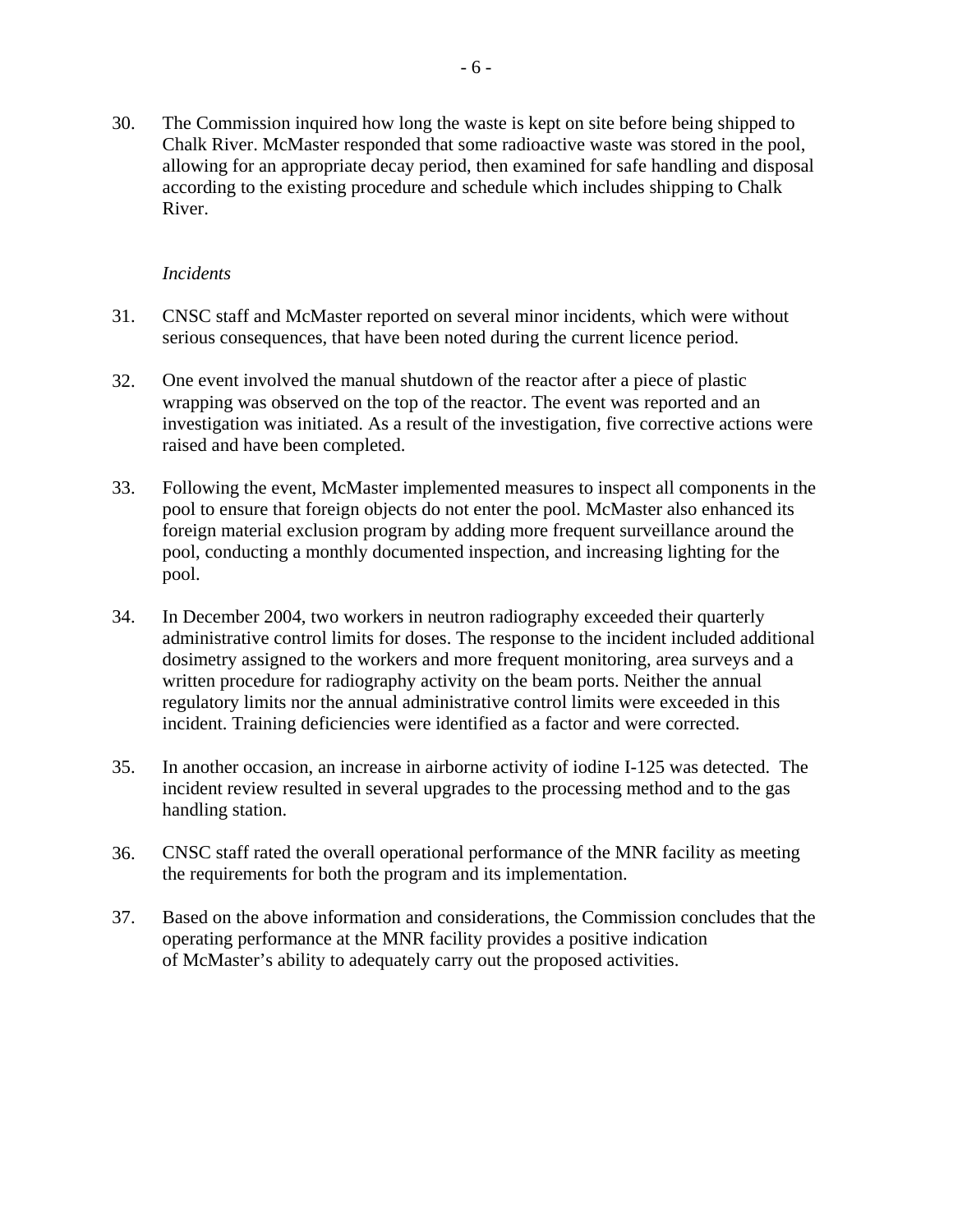#### **Performance Assurance**

The Commission examined performance assurance, including aspects of quality assurance program (QA) that defines an organization's management system for the safe operation of the facility and training, as a further indication of the adequacy of McMaster's qualifications and protection measures.

#### *Quality Assurance*

- 38. CNSC staff reported that, during the licence period, the QA program met the requirements while its implementation was rated below the requirements mainly due to the delayed response to required program adjustments. However, CNSC staff stated that a progress in program implementation was evident during the second half of the licence period so that, overall, the QA program remains acceptable and does not pose an unreasonable risk to the personnel, public or the environment.
- 39. CNSC staff further reported that the licensee has submitted to CNSC staff its revised QA Policy Manual and second tier procedures. CNSC staff's review of the procedures found that they were written at a high level, but adequate. CNSC staff recommended to the licensee that the procedures be improved by writing them around existing work practices.
- 40. A CNSC staff inspection, carried out in October 2005, found that the MNR's QA program was reasonable, but that the licensee needed to address effective implementation of the program and institute a successful system for continuous improvement. The licensee was advised to make adjustments to the program as identified by the inspection findings which included revising the non-conformance procedure. CNSC staff has found the improved documentation satisfactory, although a delay has been noted in the licensee's complying with the CNSC staff's request.
- 41. The Commission sought an explanation with respect to the positive general rating for the quality management program and the below requirements rating for program implementation. CNSC staff explained that its rating criteria were primarily based on prevention of unreasonable risks. In the case of McMaster, CNSC staff noted a continuous progress and rated the McMaster's performance in quality assurance as being acceptable.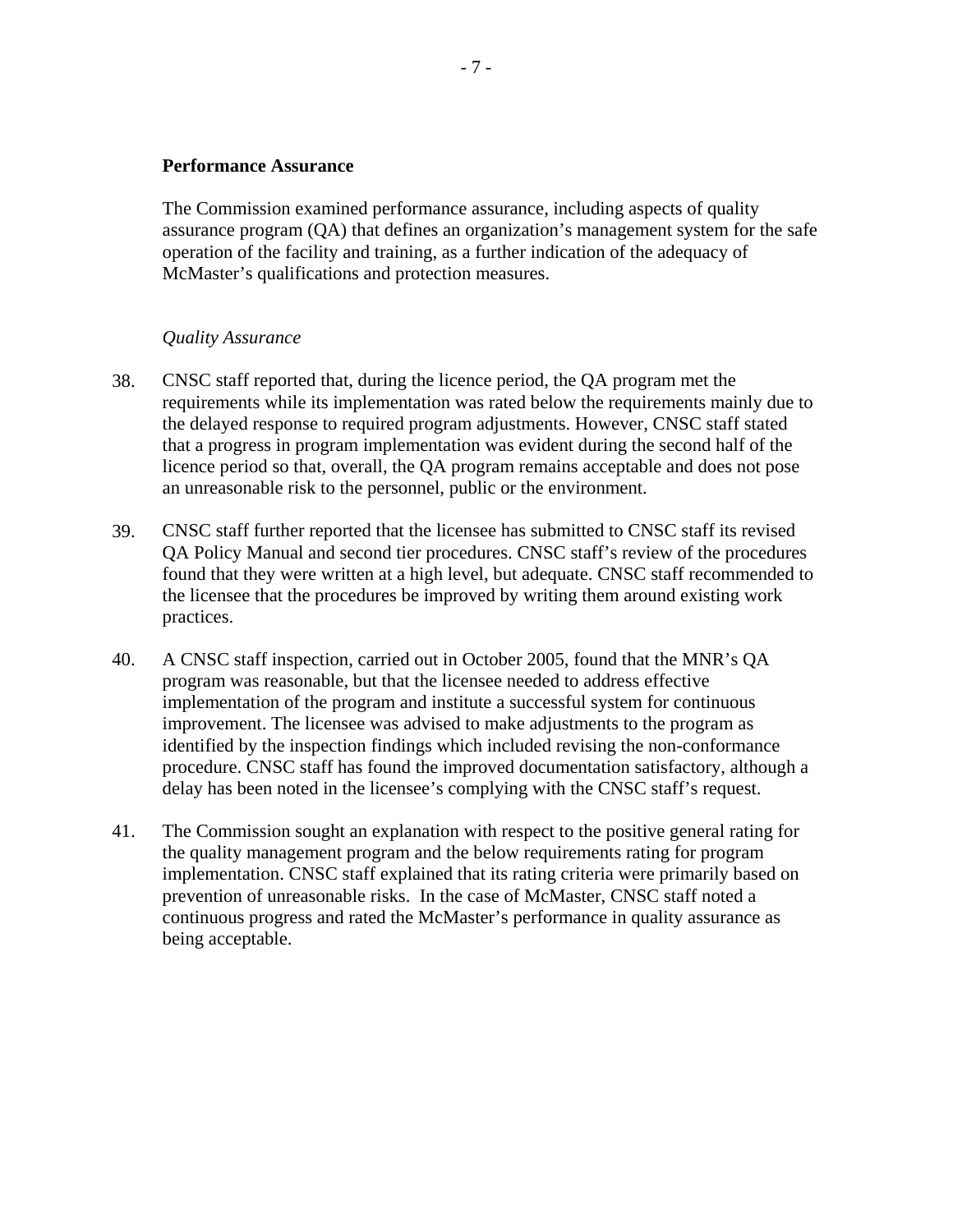#### *Training and Certification*

- 42. CNSC staff informed the Commission that McMaster has an adequate number of workers certified for reactor operator and supervisor positions. McMaster has in place a training program covering assistant reactor operators, radioisotope production technicians and radiation protection staff. The process of training certified workers at the MNR facility was evaluated in 2002 and is acceptable. CNSC staff concluded that both the program in training and certification and its implementation have met requirements.
- 43. CNSC recommended that McMaster move to a Systematic Approach to Training (SAT) by improving the level of detail in documented tasks required to be performed by reactor operators and reactor supervisor and to complete a task analysis to determine if there are any gaps in their current training programs. New licence conditions regarding training and certification were proposed in the draft licence.
- 44. The Commission inquired on McMaster's request to increase educational requirements while reducing experience requirements from one year experience to three months and sought CNSC staff's comment. CNSC staff responded that, taking into account the relative simplicity of the operational procedures of a non-power reactor, the educational level of an operator is more important than the experiential one, and that CNSC staff concurs with McMaster's assessment.
- 45. The Commission is satisfied with McMaster's commitment to improve its QA program and with the improving trends in the implementation of the program in this area.

#### **Emergency Preparedness and Response**

- 46. McMaster informed the Commission on the MNR emergency classification and emergency preparedness plans described in the MNR Emergency Plan, EP 7000, and on procedures for response to emergencies where there is a possibility of significant radioactive releases as described in EP 7010.
- 47. CNSC staff reported to the Commission that McMaster has an emergency preparedness plan in place to cover both on-site and off-site emergencies and had developed a schedule for training, drills and a Type D Emergency Exercise involving all emergency response personnel.
- 48. Citizens for Renewable Energy, in its intervention, expressed concern with the outdated emergency preparedness plan which, according to their viewpoint, had not been updated after the September  $11<sup>th</sup>$  2001 New York terrorist event. The Commission sought clarification on the update of the emergency preparedness plan. McMaster responded that the document in question was the aforementioned EP 7000, which is an all-hazards plan for the reactor and has been updated.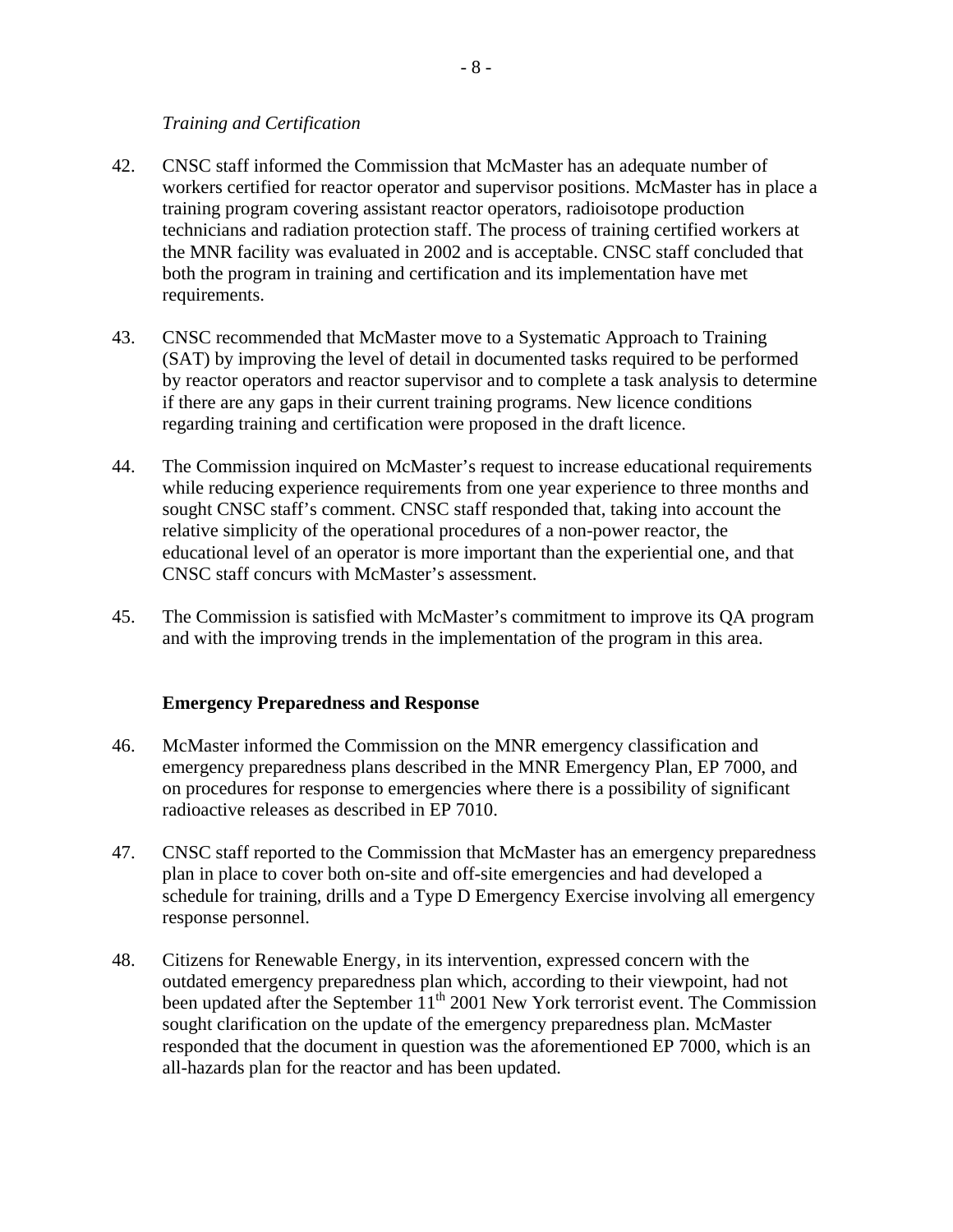- 49. CNSC staff stated that McMaster has submitted in a timely manner a revised *MNR Emergency Preparedness Plan, EP-7000, Rev. 3*. The document has a similar format to the previous version, but is now updated with the current organization names, procedure references, and organizational charts that have changed since the last revision.
- 50. CNSC staff noted that it had conducted a preliminary review of the emergency preparedness plan against CNSC Regulatory Guide G-225 *Emergency Planning at Class I Nuclear Facilities and Uranium Mines and Mills*. From this review, CNSC staff concluded that McMaster's emergency preparedness plan adequately addresses the main criteria in the guide, although some additional information and references have been requested. The overall program and its implementation were rated by CNSC staff as meeting requirements.
- 51. Based on the information provided, the Commission is of the opinion that emergency preparedness at the MNR facility is adequate for the proposed licence.

## **Fire Protection**

- 52. McMaster informed the Commission that the reactor building is operated and inspected in accordance with the Province of Ontario Fire Code. Testing, surveillance and maintenance are provided by the University's Physical Plant Department in accordance with the Code. McMaster added that the reactor obtains independent annual assessments of fire risks associated with the reactor building and implements recommendations according to the nature of the risk and available resources. McMaster further informed the Commission about good working relationship with the Hamilton Fire Department and their annual tours of the reactor.
- 53. CNSC staff reported on its review of the most recent third party annual report, pursuant to the existing licence requirements, and concluded that the licensee was operating in general compliance with the licence requirements for fire protection. However, the MNR staff had not provided timely responses when correcting the minor deficiencies identified in three third party inspections.
- 54. CNSC staff also reported on a fire inspection at the MNR facility performed in April 2007. Based on this inspection, and the desktop reviews, CNSC staff concluded that the level of protection against the risk of fire was not acceptable over the long term and corrective actions were warranted. The inspection findings were predominantly related to conventional life safety issues and insufficient fire detection coverage. The main finding was the presence of significant levels of combustible materials in the reactor building.
- 55. As requested by CNSC staff, the licensee took prompt actions in response to the inspection's findings by developing an action plan and immediately reducing the quantity of combustible materials on the site.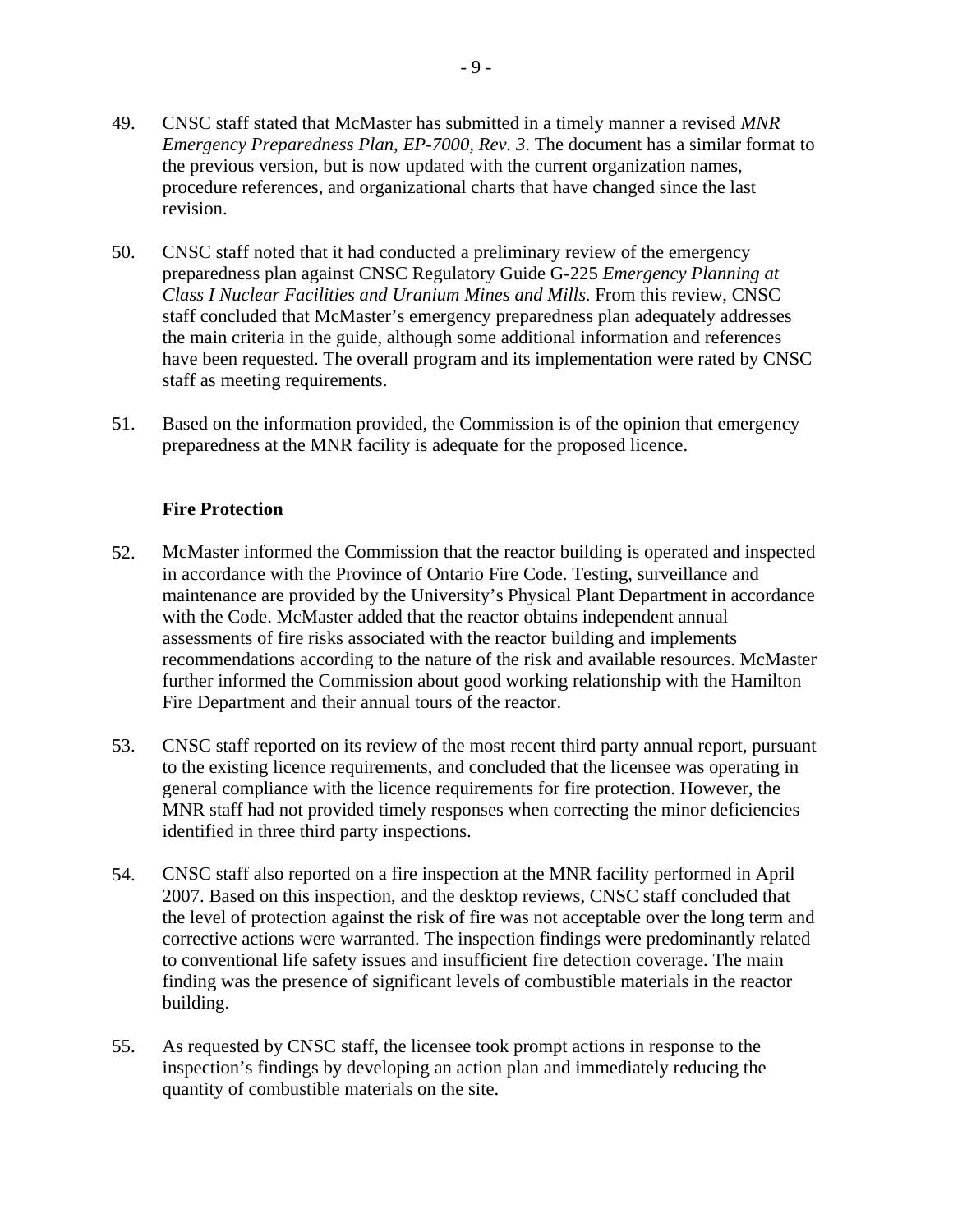- 56. The Commission sought more information on the origin of combustible material in the reactor building. McMaster responded that the material was stored during the renovation of the facility in order to be checked for radioactivity before eventual disposal. McMaster confirmed its commitment to implementation of the programs in order to comply with requirements. CNSC staff confirmed that the material came from renovation activities and that the licensee had taken appropriate actions. CNSC staff added that the implementation of the new licence condition was expected to improve the overall situation in the fire protection area.
- 57. CNSC staff has recommended a revised wording of the licence condition covering fire protection for the proposed licence that would bring this facility licence in line with other similar new licences issued by the Commission. The main change to the licence condition was the requirements to comply with the *National Fire Protection Association*, *NFPA-801, 2003: Standard for Fire Protection for Facilities Handling Radioactive Materials*, with a one-year transition period for the licensee to comply with this latest edition of the standards.
- 58. Based on the above information, the Commission is satisfied that facility operations, with the fire protection measures in place and required by the licence condition, will not pose an unreasonable risk to the health and safety of persons or the environment.

#### **Nuclear Criticality Safety**

- 59. With respect to nuclear criticality safety, McMaster has developed and submitted a Nuclear Criticality Safety Program (NCSP) which covers operations at the MNR facility with fissionable materials outside of the reactor core. CNSC staff reviewed McMaster's proposed program document and the latest version of this program was found acceptable.
- 60. CNSC staff recommended that the document entitled: *Nuclear Criticality Safety Program Document, revision 2, dated February 23, 2007* be referenced in the proposed licence. Being aware that implementation of this new program would take a period of time since it involves elaborate analyses and reviews, CNSC staff recommended that the Commission grant a transitional period of 18 months for implementation of the improved Nuclear Criticality Safety Program and that a new licence condition be added to the proposed licence.
- 61. The Commission agrees that a licence condition that references the nuclear criticality safety program, with a transitional period for its implementation, would be appropriate.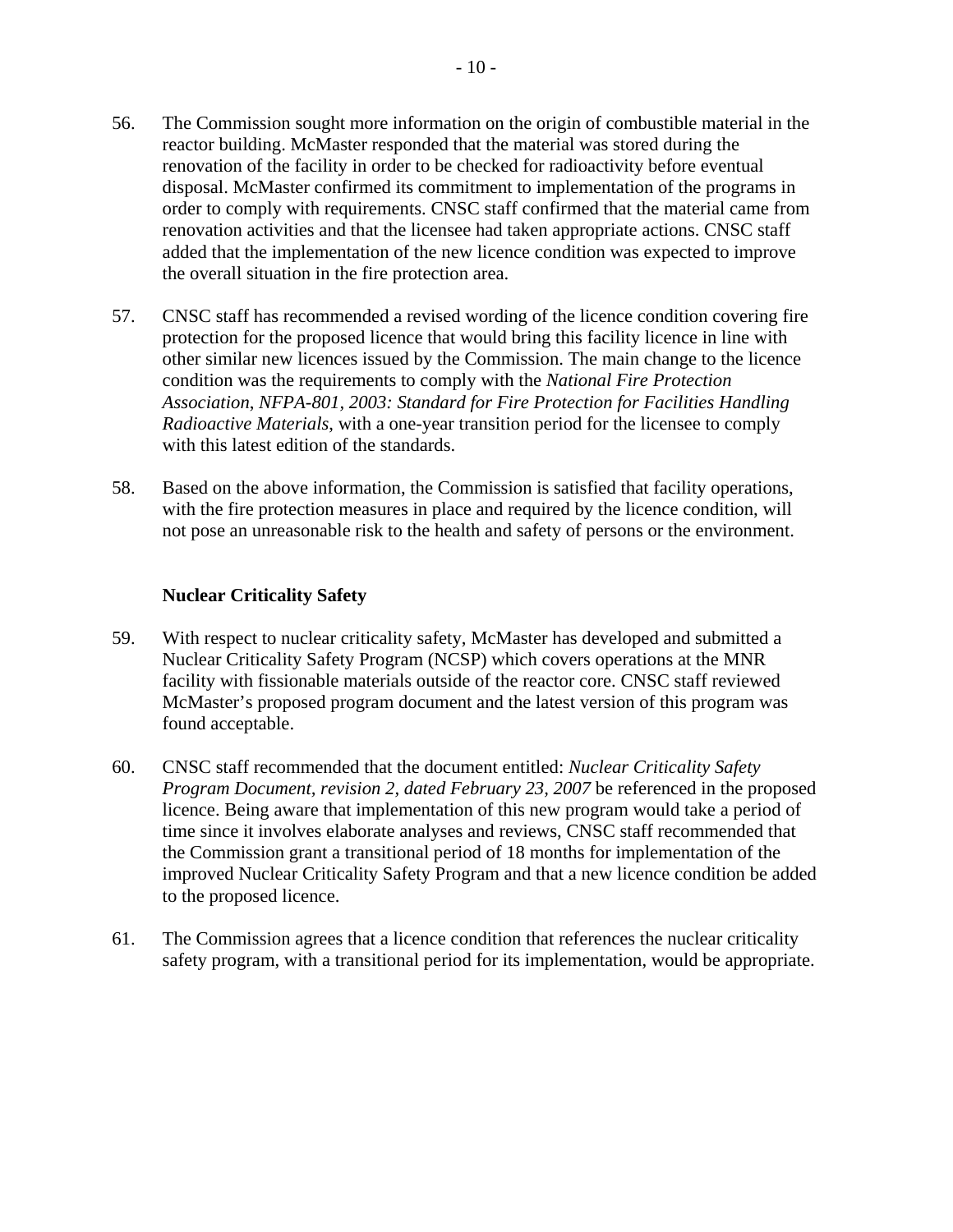#### **Security**

- 62. The Commission considered security issues related to the operation of the MNR during this public hearing as well as in a closed session.
- 63. CNSC staff informed the Commission about unfounded allegations disseminated by media reports with respect to the "theft of 180 pounds of nuclear materials" from McMaster. Also, there had been an allegation that the university had lost its licence due to security incidents. To clarify the facts, CNSC staff had provided a written confirmation that there has never been any nuclear material lost or stolen from the MNR nor that the licence has ever been suspended or withdrawn due to security breaches. CNSC staff reiterated this statement during the public hearing.
- 64. During the public hearing, Citizens for Renewable Energy, in its intervention, expressed concerns about increased risks of sabotage and terrorist actions.
- 65. M. Devolin, G. Jarjour, M. Neuman and J. Cheung, in their interventions, expressed concerns about increased risks of sabotage and terrorist actions based on the cultural or religious background of some MNR workers.
- 66. The Commission notes that, in making its decisions, it remains focused on safety and security issues. The Commission expresses the view that statements relating to racial and religious stereotyping are objectionable and do not reflect the views of the Commission. The Commission reiterates that security issues are matters that it considers important and relevant to the proceeding before it. However, allegations based solely on religion or race, without any supporting evidence in connection to issues, have not and will not be taken into account by the Commission in its consideration of any matter before it.
- 67. The Commission sought more information with respect to regular procedures on personnel background checks and inventory control. McMaster responded that all the personnel involved in the operation of the MNR or having access to the facility have passed background checks according to regulations. Furthermore, the inventory of all the material is checked on regular basis and inspected by CNSC staff, together with periodic checks by IAEA.
- 68. CNSC staff confirmed the importance of security issues at all nuclear facilities and stated that it monitors the physical security and robustness of the facilities, and also conducts intelligence gathering with other agencies.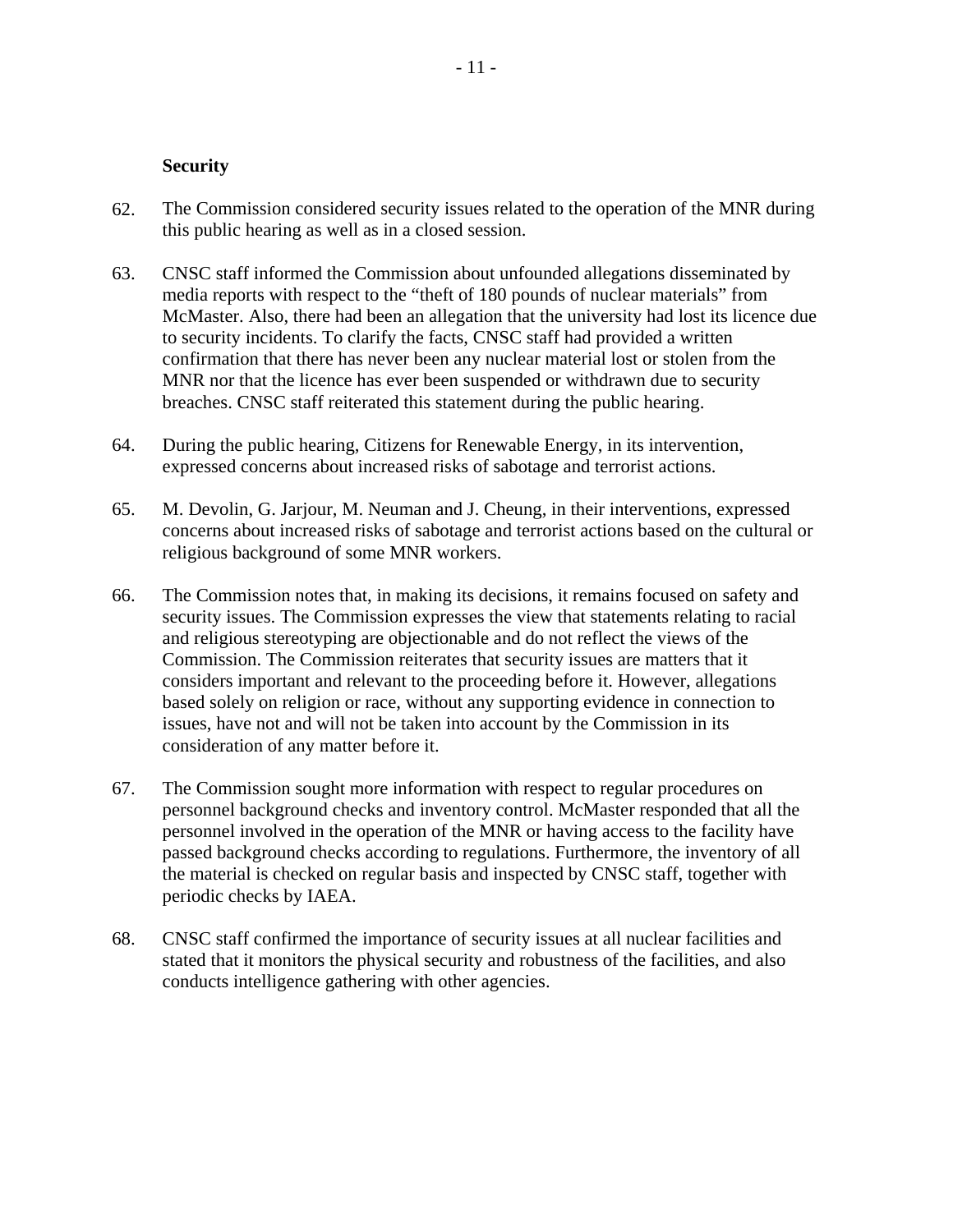- 69. With reference to the public tours of the MNR facility offered by McMaster, the Commission sought assurances that McMaster has sufficient staff presence and the appropriate measures in place to ensure site security. McMaster stated that tours are conducted under stringent security protocols. CNSC staff responded that it had assessed McMaster's security provisions in this respect and is satisfied with the provisions in place.
- 70. The Commission continued with its consideration of security matters regarding the McMaster facility and operations of the MNR in a closed session based on a separate confidential submission filed by the CNSC staff.
- 71. Based on the information provided, the Commission concludes that McMaster has made, and will continue to make, adequate provisions for ensuring the physical security of the facility.

#### **Safeguards**

- 72. CNSC staff reported to the Commission that McMaster maintains a nuclear material inventory system to demonstrate compliance with the safeguards requirements.
- 73. CNSC staff noted that during the current licence period, five annual physical inventory verifications of all nuclear material were conducted. One short-notice Complementary Access inspection was carried out by the IAEA in September 2004. There were no issues resulting from this inspection and the licensee's procedures and preparations were acceptable in providing prompt access to the IAEA inspectors.
- 74. CNSC staff concluded that, during the licence period, McMaster has provided the CNSC and IAEA with all reports and information necessary for safeguards, as required by the licence conditions, and complied fully with IAEA and CNSC requests during the review period.
- 75. Based on the information received, the Commission is satisfied that McMaster has made, and will continue to make, adequate provisions in the areas of safeguards at its facility that are necessary for maintaining national security and measures necessary for implementing international agreements to which Canada has agreed.

#### **Preliminary Decommissioning Plan and Financial Guarantee**

76. CNSC staff informed the Commission that McMaster had revised its Preliminary Decommissioning Plan (PDP) in August 2002 to meet CNSC requirements. The PDP had been accepted as adequate for establishing the financial guarantee, although it needed further improvement. McMaster submitted an update of the PDP in March 2006 and CNSC staff completed the review and identified areas where clarifications or further revision were needed.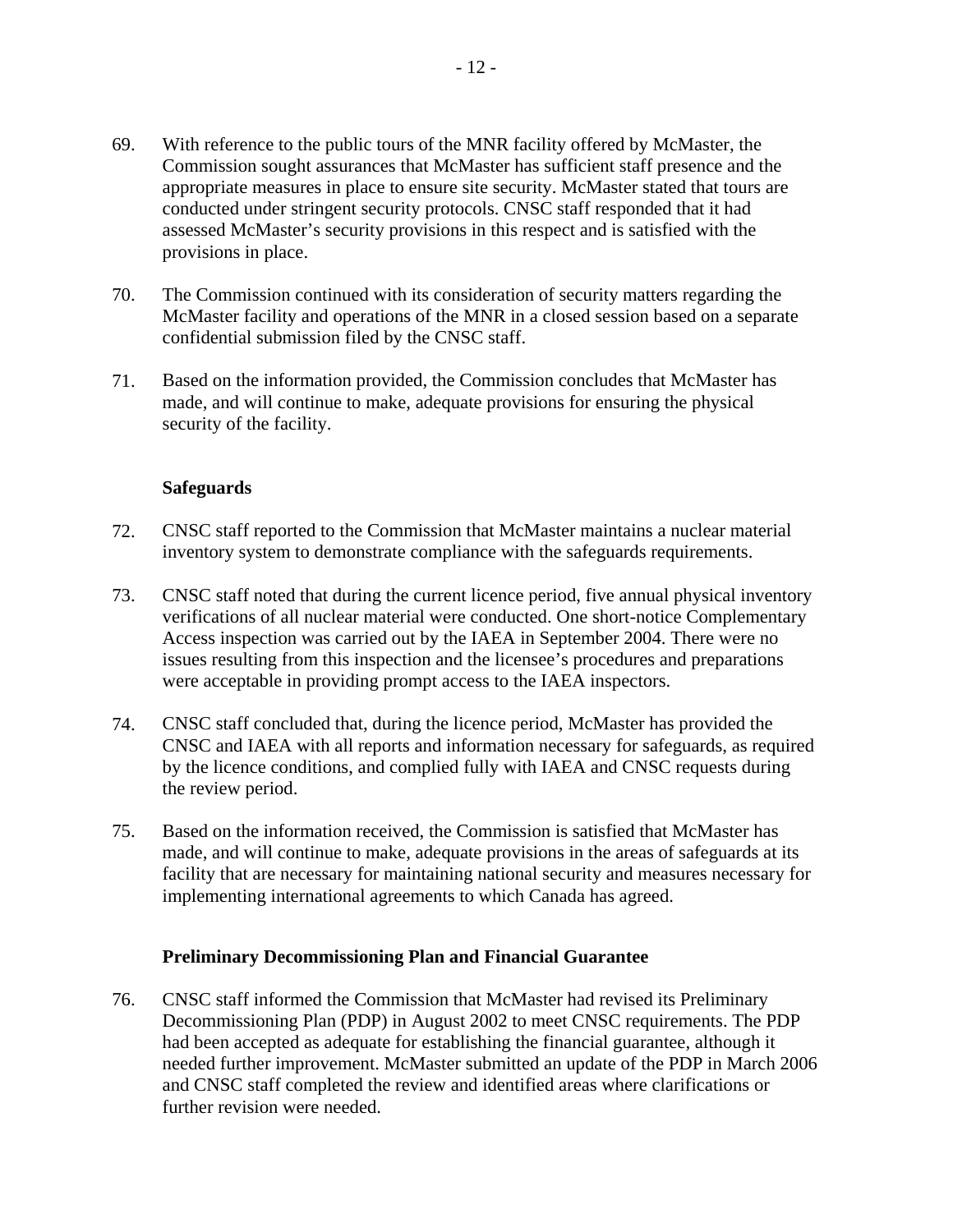- 77. CNSC staff informed the Commission that the cost of decommissioning of the facility had been estimated at \$11.1 million. McMaster had established a financial guarantee which had been approved in a licence amendment on June 30, 2005.
- 78. McMaster submitted to CNSC staff its first annual report covering the period between May 1, 2005 and April 30, 2006. It confirmed that the financial guarantee remained valid, in effect and was sufficient to meet the obligations defined in the access agreement. CNSC staff reviewed the report and found it acceptable.
- 79. Citizens for Renewable Energy, in its intervention, requested that the Commission add a licence condition that would require the establishment of the financial guarantee for decommissioning, in its full amount, by 2009.
- 80. The Commission inquired at what level was the financial guarantee currently funded and when would it be fully covered. McMaster responded that as of April 2007, the guarantee was funded over 60 percent. McMaster added that the decommissioning plan was expected to be fully funded during the next licence period.
- 81. Asked to comment on McMaster's statements, CNSC staff responded that it was monitoring the build-up of the funding through McMaster's annual reports. CNSC staff noted that the guarantee has been set up in such a way so that it already covers the safe state of closure and that there was a build-up within a University Decommissioning Trust Fund. In addition, CNSC staff stated that McMaster has committed to fully fund the decommissioning costs from other available funds, in the event of decommissioning the facility sooner than expected.
- 82. The Commission is of the opinion that the Preliminary Decommissioning Plan and financial guarantee for the MNR facility are adequate.

## **Public Information Program**

- 83. McMaster informed the Commission that the University's Department of Public Relations coordinates the release of information to the public. McMaster maintains a Web page and publishes pamphlets to distribute information about the facility to the public. General information about the MNR facility is also provided in response to electronic mail, phone calls, and written requests. McMaster offers guided public tours at no charge to the public.
- 84. CNSC staff confirmed that McMaster has an on-going public information program and stated that it finds the program acceptable.
- 85. In its intervention, Citizens for Renewable Energy noted that it was not able to obtain the Safety Analysis Report dated February 2002. The Commission sought more details about this matter and CNSC staff explained that the requested document contains protected information, which makes it unavailable to the public.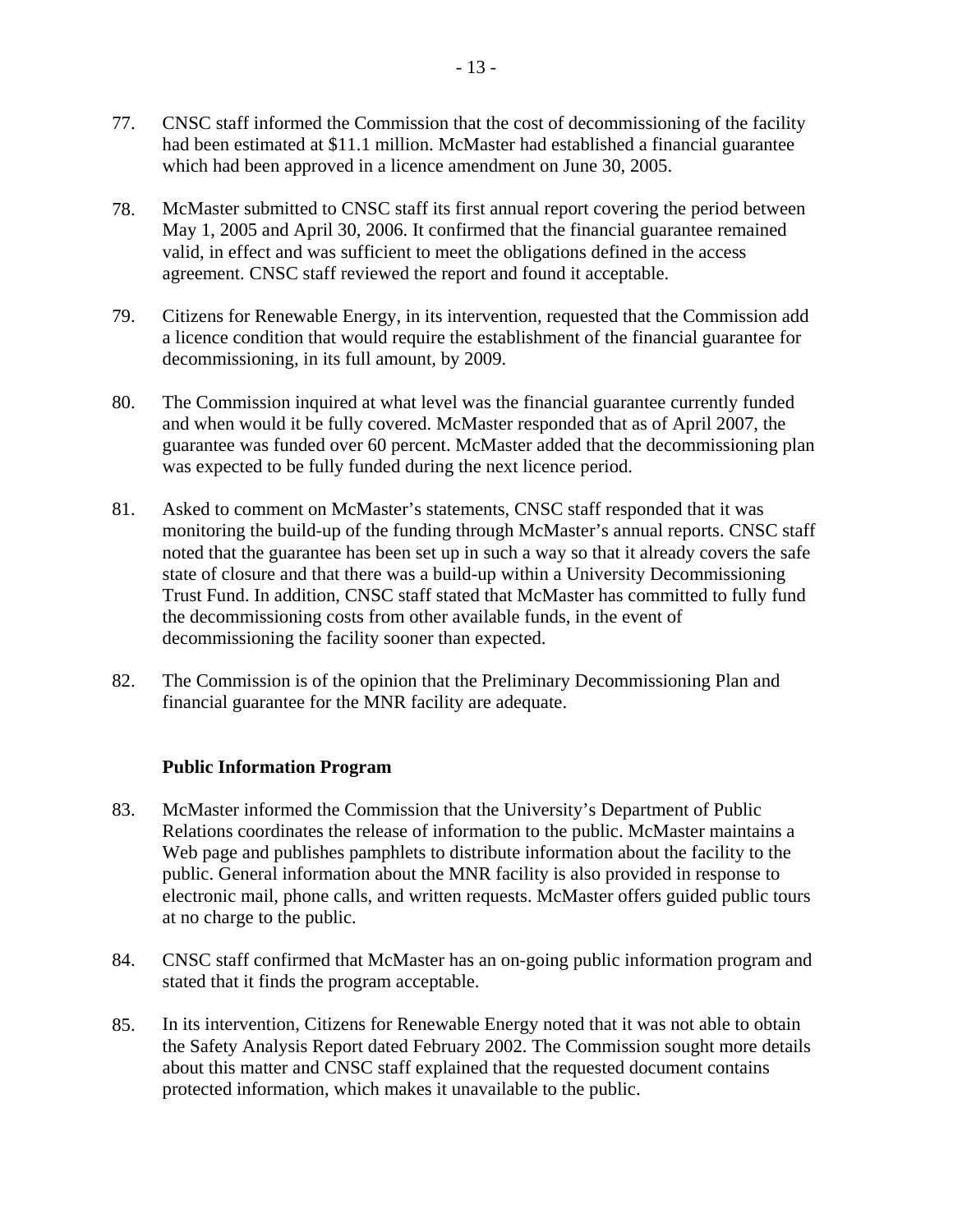86. The Commission is satisfied that McMaster continues to inform the public on its activities and is satisfied that McMaster's public information program is adequate.

## **Cost Recovery**

87. As an educational institution, McMaster University is not subject to the *Canadian Nuclear Safety Commission Cost Recovery Fees Regulations*, 2003, for the MNR facility.

## **Application of the** *Canadian Environmental Assessment Act*

- 88. Before making a licensing decision, the Commission must be satisfied that all applicable requirements of the *Canadian Environmental Assessment Act* (CEAA) have been fulfilled. In this case, the renewal of a licence under paragraph 24(2) of the NSCA is not listed as a "trigger" under the *Law List Regulations*<sup>5</sup> of the CEAA and, therefore, a "trigger" does not exist in the case of the renewal of the operating licence for the MNR.
- 89. The Commission concludes that an environmental assessment of the proposed operations of the MNR facility, pursuant to the CEAA, is not required before the Commission may make a decision on the licence application.

# **Licence Length and Interim Reporting**

- 90. McMaster applied for a seven-year operating licence. McMaster based its request on its safety record and licence periods granted by the Commission to other nuclear facilities. CNSC staff supported the request and recommended that the Commission approve a seven-year licence term in this case.
- 91. In its intervention, Citizens for Renewable Energy asked the Commission to extend the licence for two years only based on its opinion that there was very little anticipation of improvement in the operation of the facility. The Commission notes that improvements have been made during the current licence period and, as indicated earlier in this *Record of Proceedings*, is satisfied with the further improvements in quality management planned for the proposed licence period.
- 92. Based on the information received, the Commission decides that a seven-year licence term would be appropriate in this case. The Commission also decides that the proposed mid-term performance report will be presented after the mid-point of the licence term.

 $5$  S.O.R./94-636.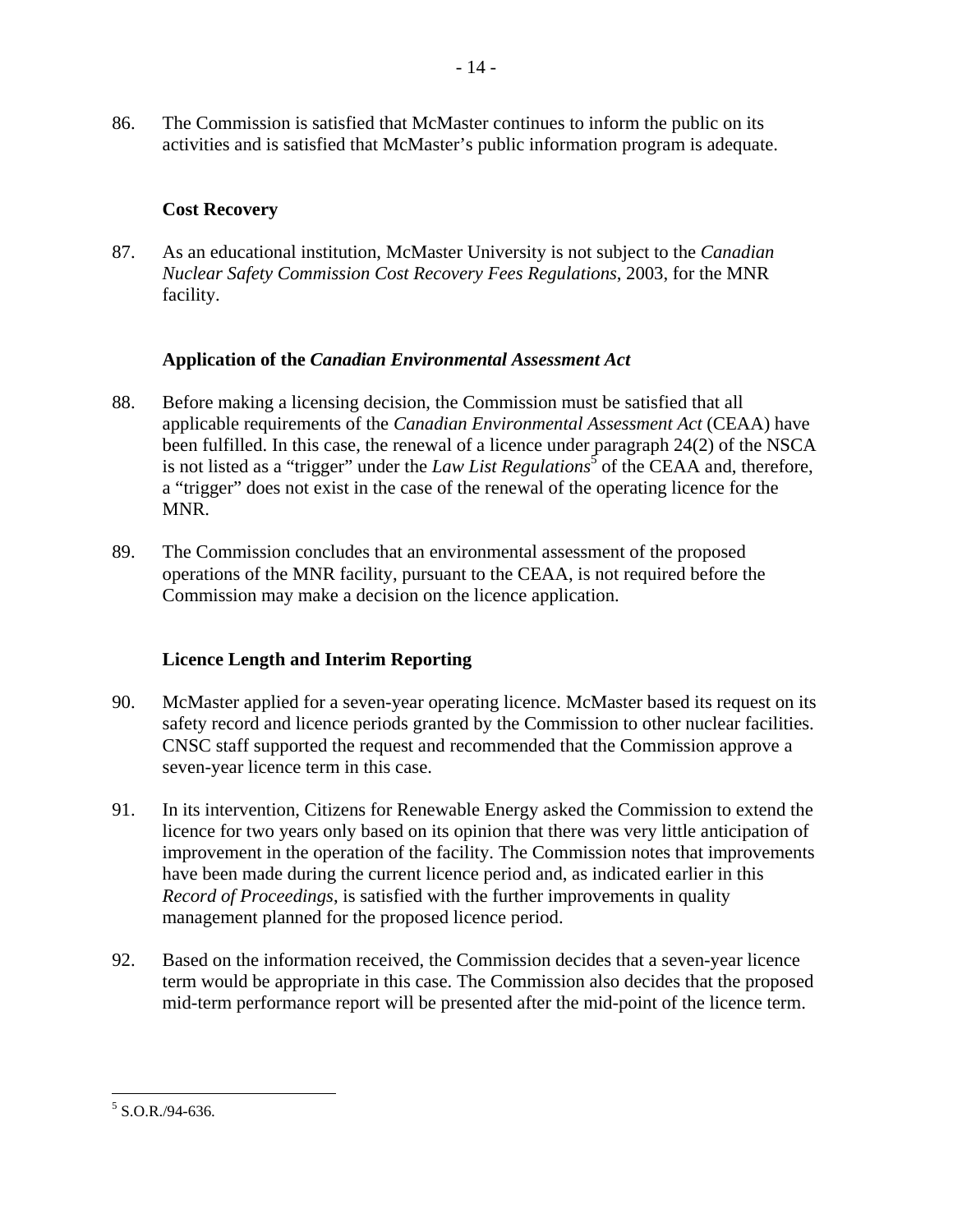#### **Conclusion**

- 93. The Commission has considered the information and submissions of McMaster, CNSC staff and intervenors as presented in the material available for reference on the record.
- 94. The Commission concludes that an environmental assessment under the CEAA is not required before the Commission may make its decision with respect to the application for the renewal of the licence.
- 95. The Commission is of the opinion that McMaster is qualified to carry on the activities that will be permitted under the licence. The Commission is also of the opinion that in carrying on those activities, McMaster will make adequate provision for the protection of the environment, the health and safety of persons and the maintenance of national security and measures required to implement international obligations to which Canada has agreed.
- 96. The Commission therefore renews, pursuant to section 24 of the *Nuclear Safety and Control Act*, Class IA Non-Power Reactor Operating Licence No. NPROL-01-00/2014 to McMaster University for the operation of a non-power reactor (McMaster Nuclear Reactor) located at the university campus in Hamilton, Ontario.
- 97. The Commission includes in the licence the conditions recommended by CNSC staff as set out in the draft licence attached to CMD 07-H12.B.
- 98. The Commission requests that CNSC staff present to the Commission a mid-term report on the performance of the facility during the first half of the licence term. The status report will be presented at a public proceeding after the mid-point of the licence term.

Alan R. Graham Presiding Member Canadian Nuclear Safety Commission

Date of decision: May 16, 2007 Date of release of Reasons for Decision: June 28, 2007